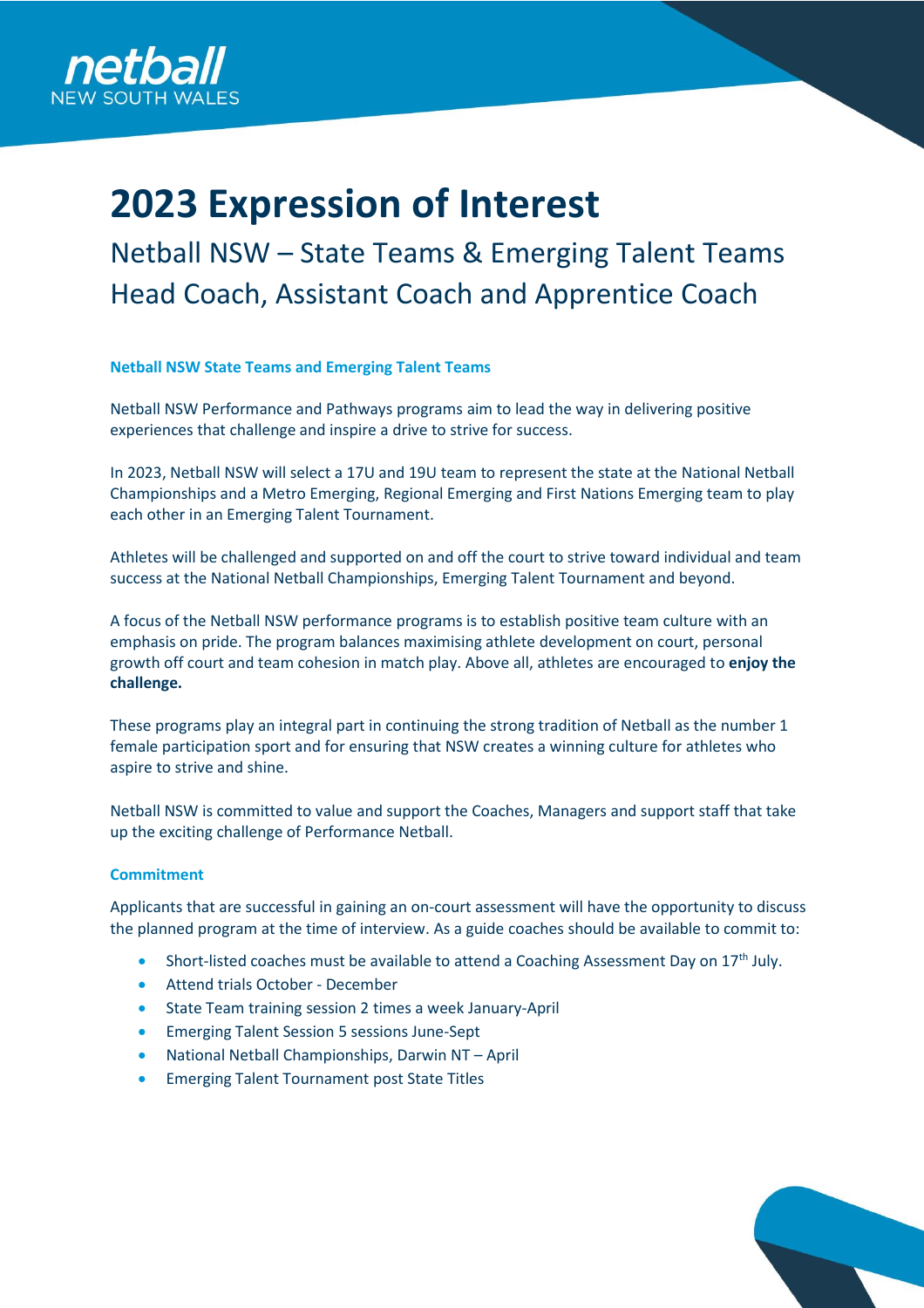

### Expression of Interest

### **Expression of Interest –Head Coaches, Assistant Coaches and Apprentice Coaches**

Netball NSW is seeking Expression of Interest from coaches who have:

- Minimum and current Intermediate accreditation. (Assistant Coach and Apprentice Coach)
- Minimum and current Advanced accreditation. (Head Coach)
- Demonstrated success in coaching
- Commitment to ongoing personal growth and reflection
- Passion for individual and holistic athlete growth
- Strong desire to be an integral part of Netball NSW success

### **To apply:**

Coaches must complete the Application form below and return to Performance & Pathways Coordinator, Mele Tiauli – [Mtiauli@netballnsw.com](mailto:Mtiauli@netballnsw.com) :

• Applications will close Monday 13<sup>th</sup> June.

### **Netball NSW Officials Policy:**

For further information or questions please contact Acting General Manager Performance and Pathways, Mardi Aplin - [MAplin@netballnsw.com](mailto:MAplin@netballnsw.com)

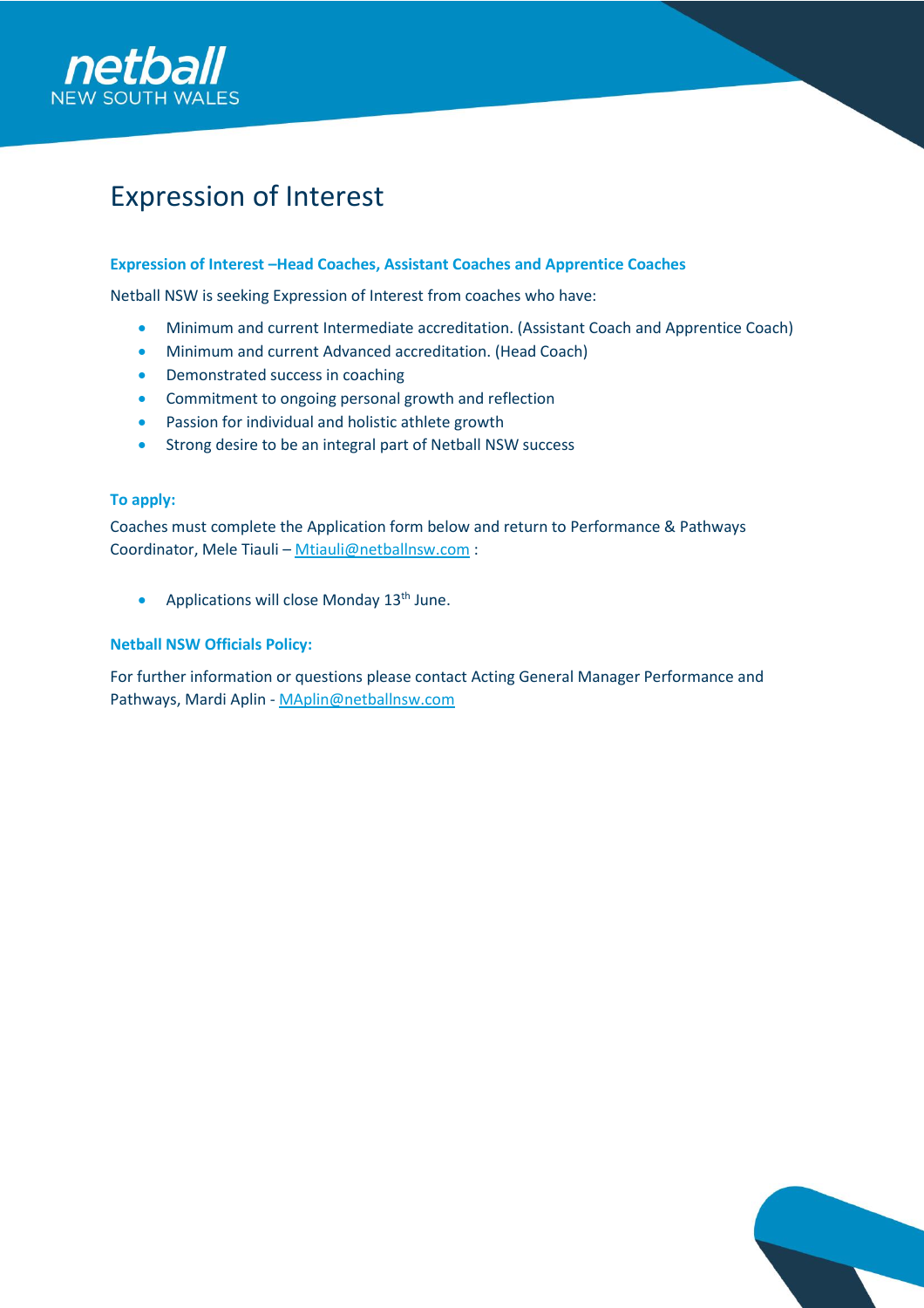

# Application Form

**Coaches should mark with an X the program and role they would like to nominate for (you can X multiple):**

| State Team 19U Head Coach                            |  |
|------------------------------------------------------|--|
| State Team 19U Assistant Coach                       |  |
| State Team 19U Apprentice Coach                      |  |
| State Team 17U Head Coach                            |  |
| State Team 17U Assistant Coach                       |  |
| State Team 17U Apprentice Coach                      |  |
| Metro Emerging Talent - Head Coach                   |  |
| Metro Emerging Talent - Assistant Coach              |  |
| Regional Emerging Talent-Head Coach                  |  |
| <b>Regional Emerging Talent-Assistant Coach</b>      |  |
| <b>First Nations Emerging Talent- Head Coach</b>     |  |
| <b>First Nations Emerging Talent-Assistant Coach</b> |  |

#### **Note:**

Regional coaches are strongly encouraged to apply for Regional Emerging Talent team roles First Nations coaches are strongly encouraged to apply for First Nations Emerging Talent team roles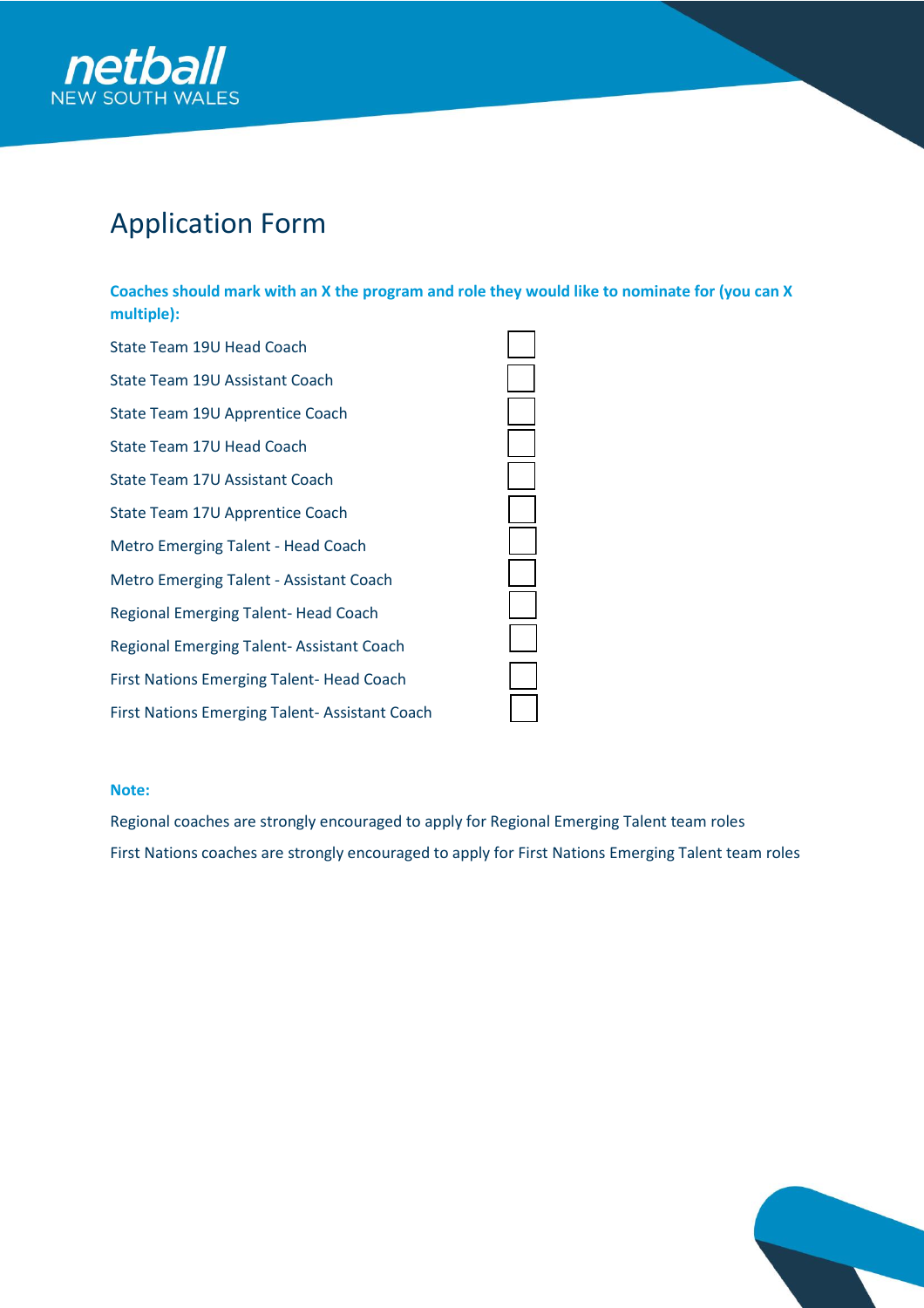

### Details

**Coach details:**

| Full name:                                                                          |                                                                                                                                            |
|-------------------------------------------------------------------------------------|--------------------------------------------------------------------------------------------------------------------------------------------|
| Telephone:                                                                          |                                                                                                                                            |
| Email:                                                                              |                                                                                                                                            |
| Do you identify as being of<br>Aboriginal and/or Torres Strait<br>Islander descent? | Yes, Aboriginal<br>Yes, Torres Strait Islander<br>Yes, Aboriginal & Torres Strait Islander<br>No, Don't Identify<br>Prefer not to disclose |
| Association:                                                                        |                                                                                                                                            |
| Teams currently coaching:                                                           |                                                                                                                                            |
| Name of mentor coach or coach<br>referee:                                           |                                                                                                                                            |
| Email of mentor coach or coach<br>referee:                                          |                                                                                                                                            |
| Telephone of mentor coach or<br>coach referee:                                      |                                                                                                                                            |

### **Note:**

A Coach mentor or a coach referee should be someone who has a strong understanding of your coach ability and should be registered with Netball NSW.

### **Accreditation:**

Coaches should mark with an X their current level of coach accreditation:

| Development  |  |
|--------------|--|
| Intermediate |  |
| Advanced     |  |
| <b>Elite</b> |  |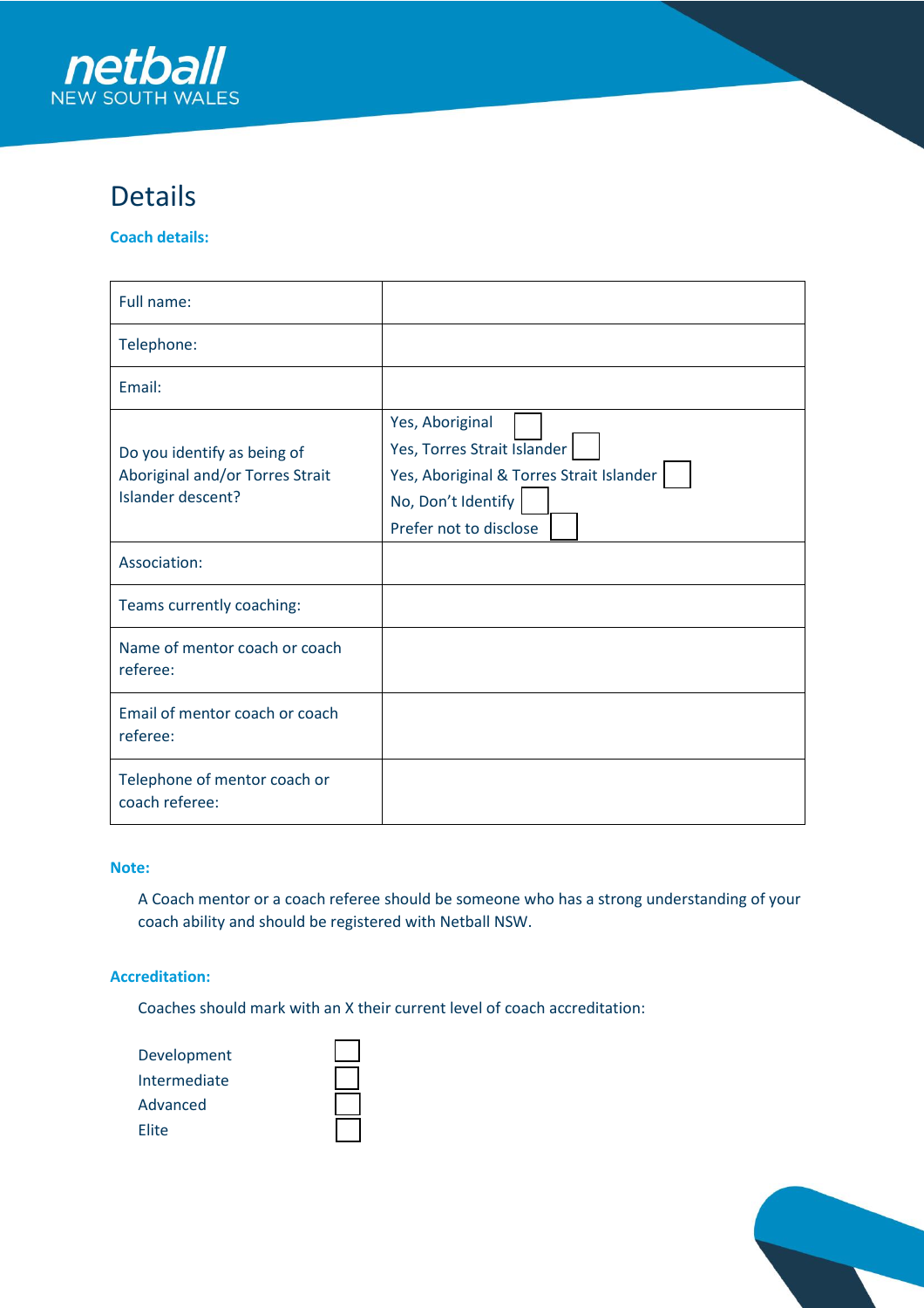

## Relevant skills, experience and personal qualities.

**Success in coaching** 

### Please detail:

- Placings in competitions of teams you have coached in the past 3 years.
- Improvement over these years.
- Achievements and development of individual athletes (State teams, Emerging teams, SSN Academies etc)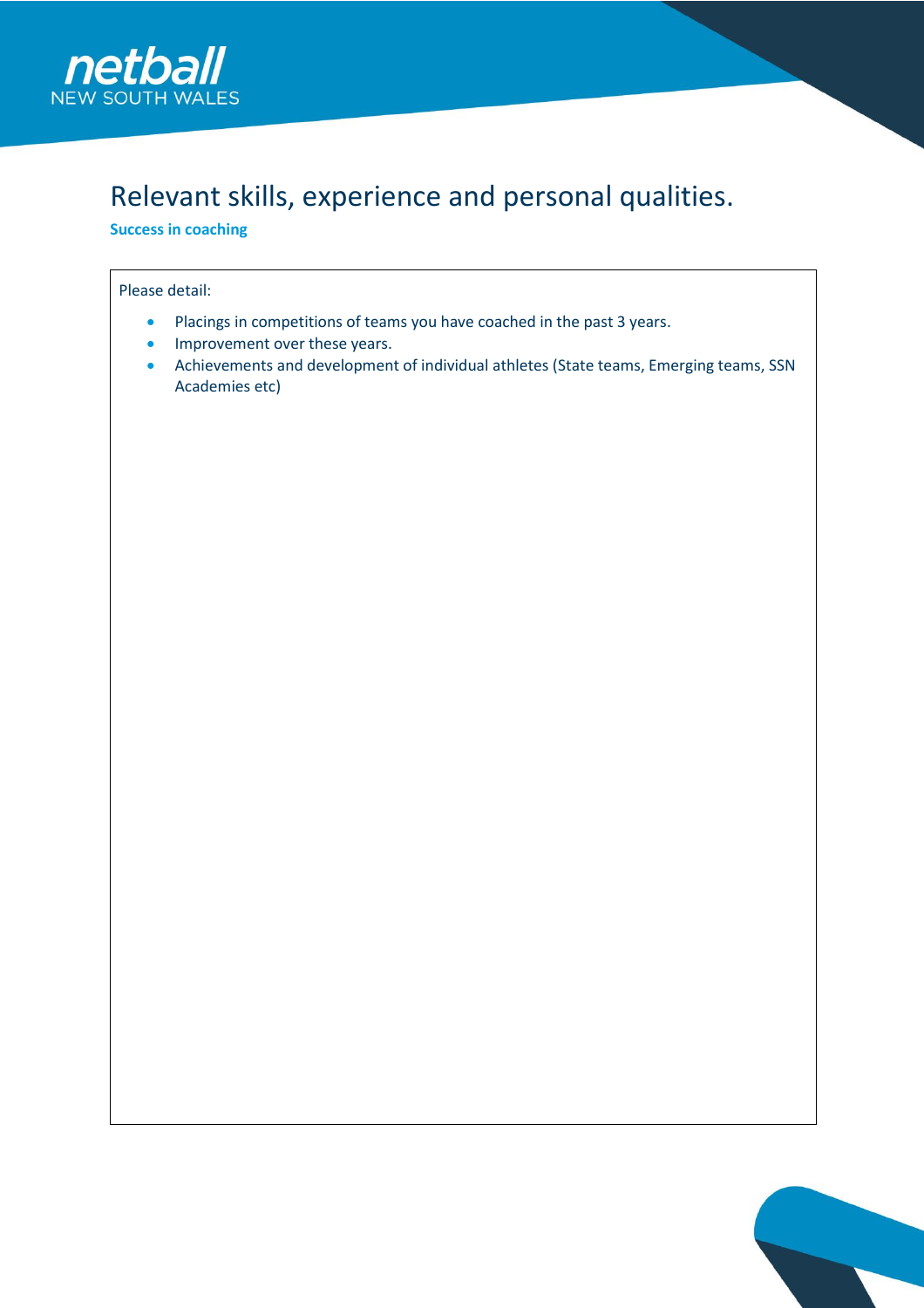

**Commitment to personal excellence and growth shown through ongoing education, reflection, and innovation.**

Please detail:

- Education, self- reflection and utilization of mentoring in coaching
- Innovations you have used in your coaching.
- Long term coaching goals